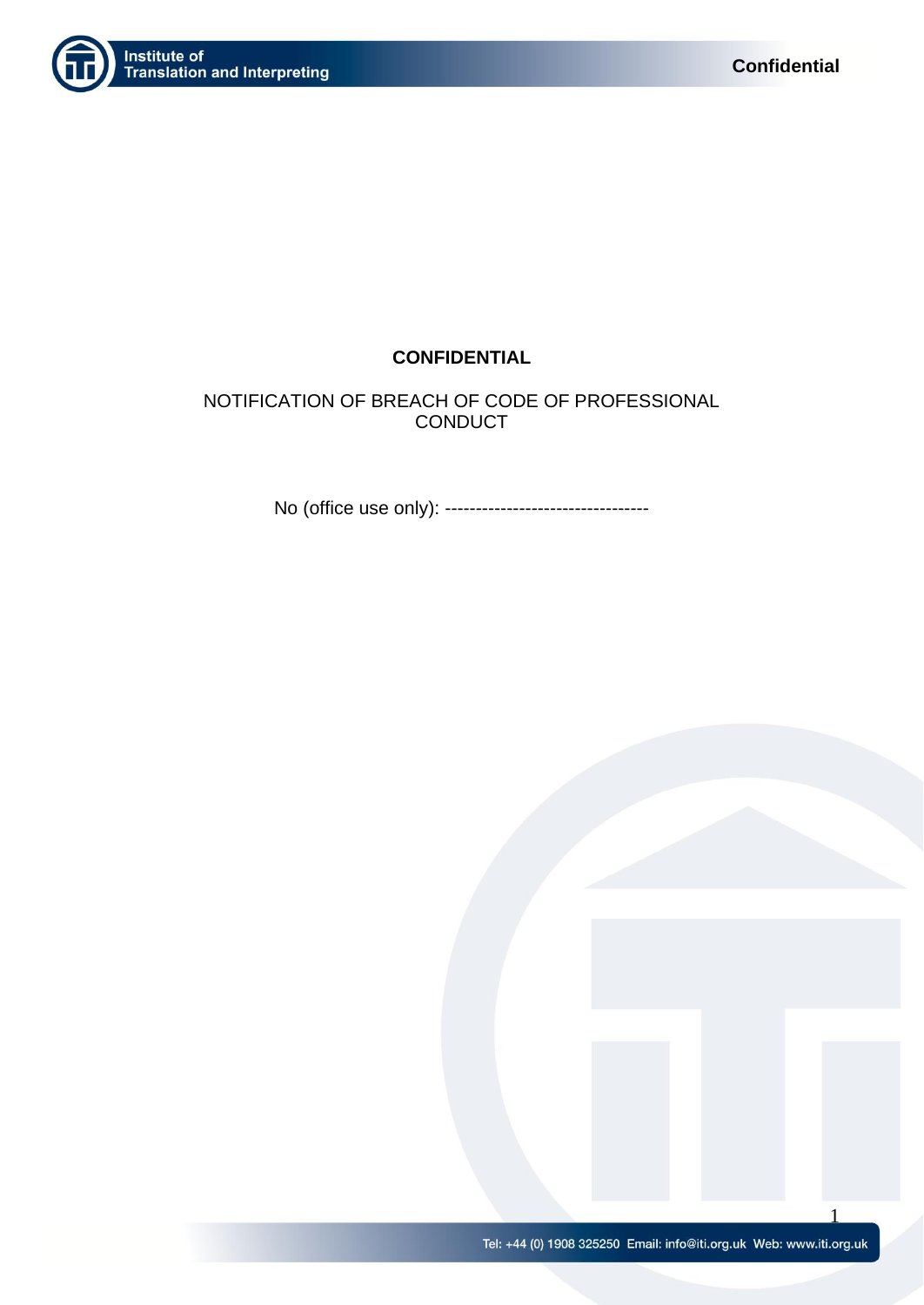

# **CONFIDENTIAL**

Instructions to individuals completing this form

1. In order to start the process of notifying a possible breach of ITI's code of professional conduct ("the Code"), this form must be completed, signed and sent to the Chair of the Professional Conduct Committee ("PCC Chair")

Postal address: Suite 141

Milton Keynes Business Centre Foxhunter Drive Linford Wood Milton Keynes MK14 6GD

Email: [itipcc@iti.org.uk](mailto:itipcc@iti.org.uk) 

- 2. Pursuant to ITI's professional conduct code, the person notifying a breach ("the Notifier") and the member alleged to have breached the Code shall treat this form and all information submitted to the professional conduct committee as confidential.
- 3. This form may be printed out and submitted to the above address or a scanned signed copy may be sent by email. If the Notifier submits it by email, the Notifier must submit all relevant supporting documentation by post to the above address.
- 4. Confirmation of the receipt of this complaint will be sent to the Notifier. No notification shall be considered complete until the PCC Chair receives all required documentation, which includes (1) this completed form, (2) all applicable supplemental information requested on the complaint form and (3) all documentation and other information requested in writing by the PCC Chair. Incomplete complaints will not be reviewed by the PCC Chair. In addition, anonymous notifications and/or trivial notifications will be dismissed by the PCC Chair.
- 5. Notifiers must review the ITI [code of professional conduct](https://www.iti.org.uk/attachments/article/154/Code%20of%20Professional%20Conduct%2029%2010%202016.pdf) and the ITI procedure for breach of the professional code of conduct before and during the preparation of this form in order to understand the organisation's procedures and standards.

 $\Omega$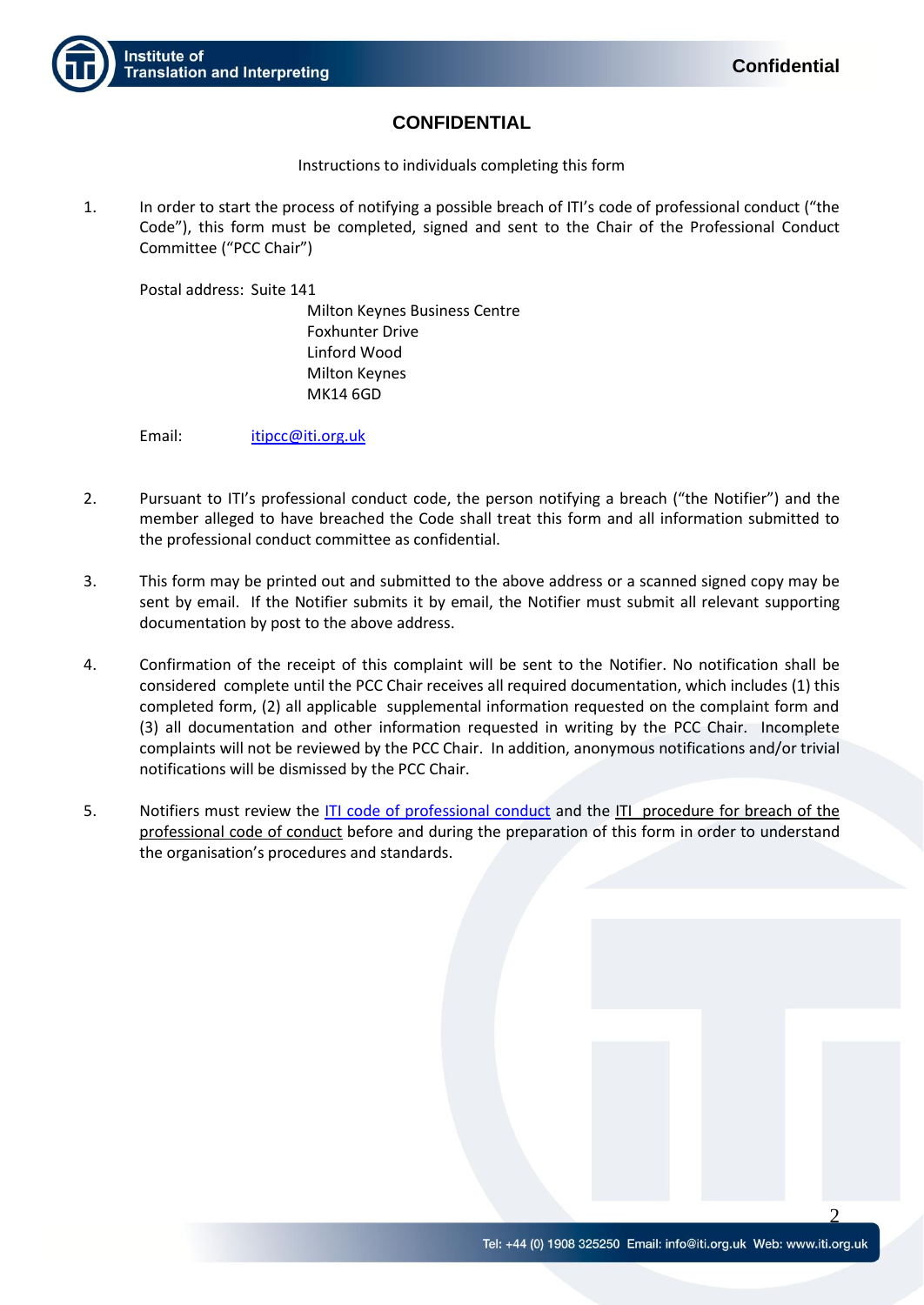

In all cases, please tick the relevant boxes.

| Part 1                                                         |  |  |
|----------------------------------------------------------------|--|--|
| Your personal details                                          |  |  |
| Ms     Miss     Other     (please give details)<br>Mrs  <br>Mr |  |  |
|                                                                |  |  |
|                                                                |  |  |
|                                                                |  |  |
|                                                                |  |  |
|                                                                |  |  |
|                                                                |  |  |
|                                                                |  |  |
|                                                                |  |  |
|                                                                |  |  |
|                                                                |  |  |
| Part 2                                                         |  |  |
| <b>Contacting you</b>                                          |  |  |
|                                                                |  |  |
| Phone<br>Email<br>Letter                                       |  |  |
|                                                                |  |  |
| Part 3<br>Details of the member you are notifying us about     |  |  |
|                                                                |  |  |
|                                                                |  |  |
|                                                                |  |  |
|                                                                |  |  |
|                                                                |  |  |
|                                                                |  |  |
|                                                                |  |  |
|                                                                |  |  |

 $\mathcal{R}$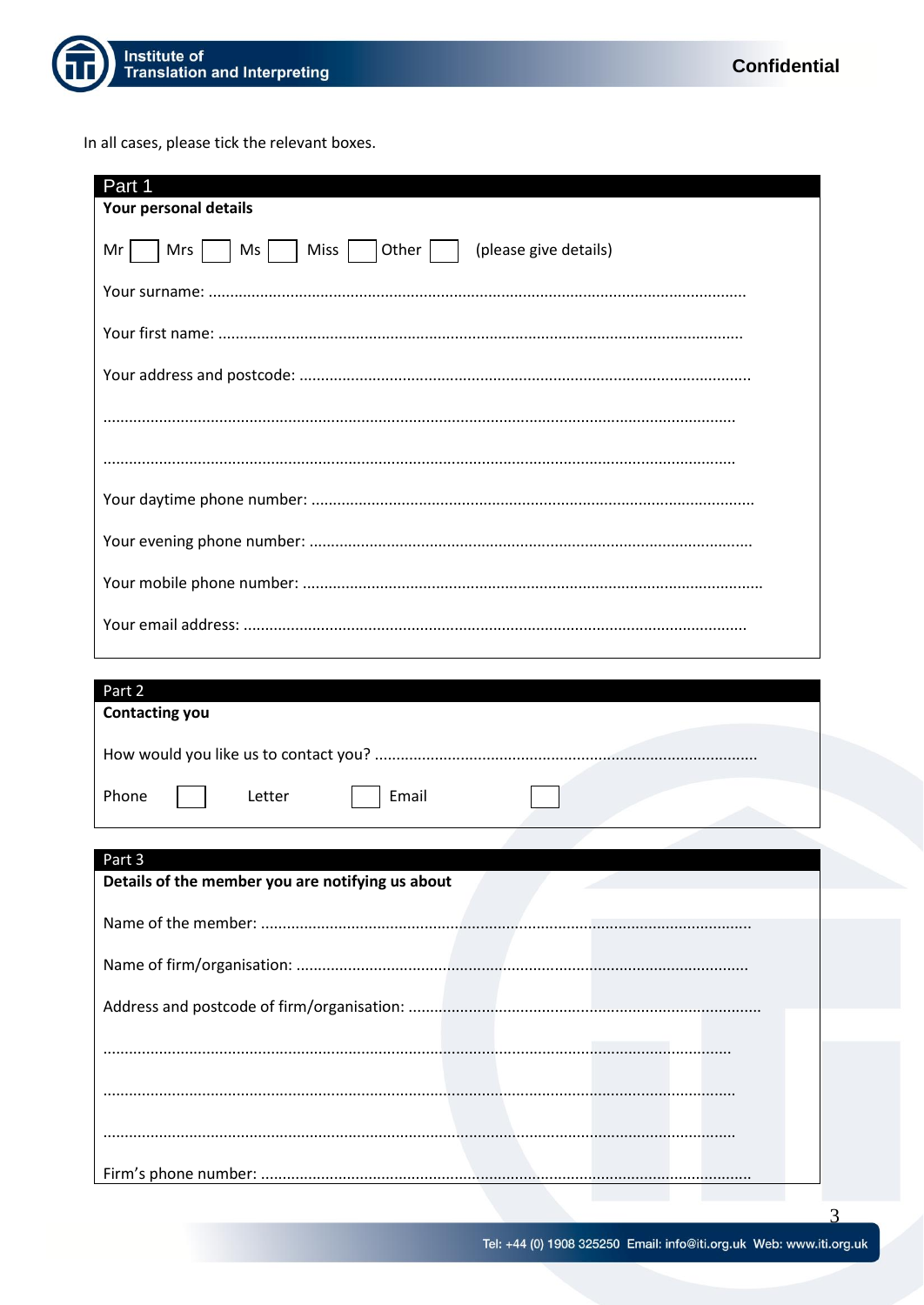

## Part 4

### Details of the alleged breach

Please describe your concerns as clearly as possible in chronological order, making reference to the relevant clauses of the ITI Code of Professional Conduct.

You will need to attach copies of relevant documents to support your allegations, but you should not need to send us large amounts of paperwork or any original documents at this stage. We will let you know if we need more information. We may send a copy of this form to the member for their comments.

| $\cdots$ |
|----------|
|          |
|          |
| .        |
|          |
|          |
|          |
| .        |
|          |
|          |
|          |
|          |
|          |
|          |
|          |
|          |
|          |
|          |

 $\overline{4}$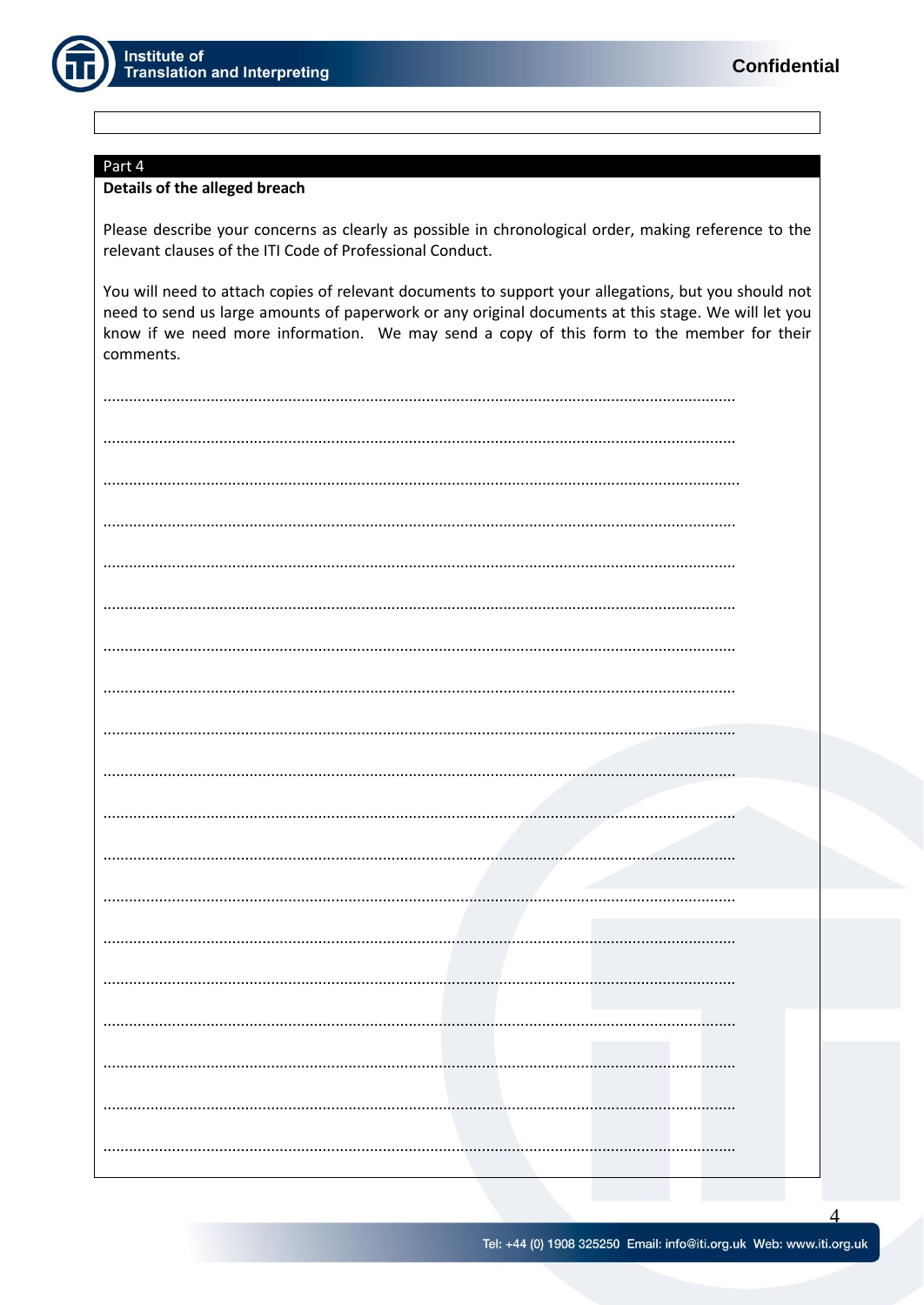

#### Part 5

### **Details of witness evidence**

Please provide details (names and contact details) for any witnesses who can support your evidence and/or provide further evidence of the incidents detailed above:

## Part 6

## Details of any civil or criminal legal proceedings

Please confirm whether any civil or criminal legal proceedings have been issued in relation to this matter and, if so, what stage these proceedings have reached:

 $\overline{\mathcal{L}}$